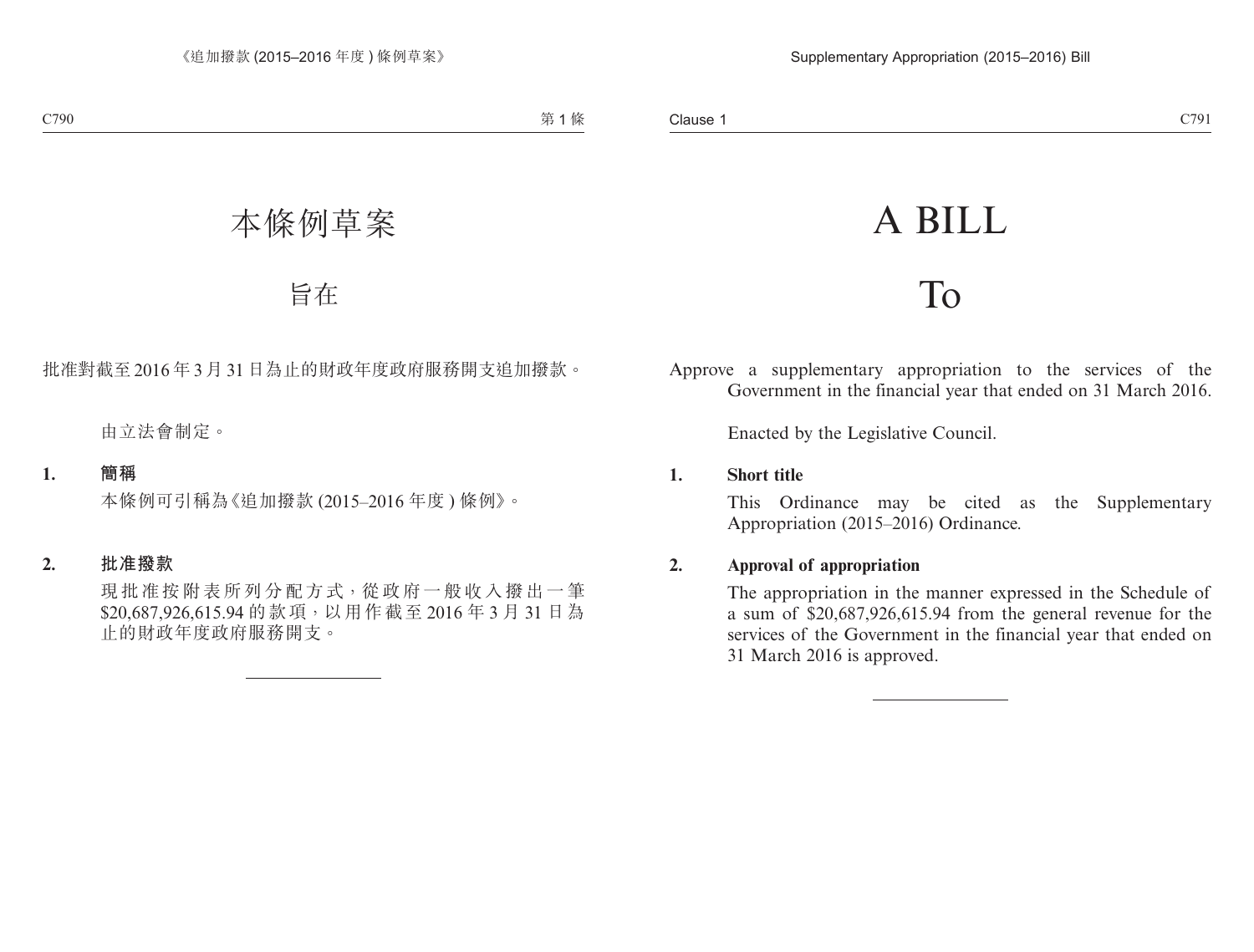### **Schedule**

[s. 2]

| Number<br>of Vote | Head of Expenditure                                                           | Amount<br>of Vote<br>\$ |
|-------------------|-------------------------------------------------------------------------------|-------------------------|
| 21                |                                                                               | 4,736,919.57            |
| 24                |                                                                               | 5,824,097.30            |
| 25                | Architectural Services Department                                             | 52, 337, 353. 75        |
| 28                |                                                                               | 6,474,136.87            |
| 30                | Correctional Services Department                                              | 103,909,303.72          |
| 33                | Civil Engineering and Development                                             | 15,634,458.15           |
| 37                |                                                                               | 148,585,374.30          |
| 45                |                                                                               | 84,526,030.67           |
| 47                | Government Secretariat: Office of the<br>Government Chief Information Officer | 4,586,516.08            |
| 48                |                                                                               | 5,824,578.56            |
| 49                | Food and Environmental Hygiene                                                | 112,143,904.36          |
| 53                | Government Secretariat: Home Affairs                                          | 20,668,114.54           |
| 60                |                                                                               | 7,579,139.28            |
| 62                |                                                                               | 1,136,368,809.30        |
| 63                |                                                                               | 26,217,611.88           |
| 70                |                                                                               | 116,840,431.04          |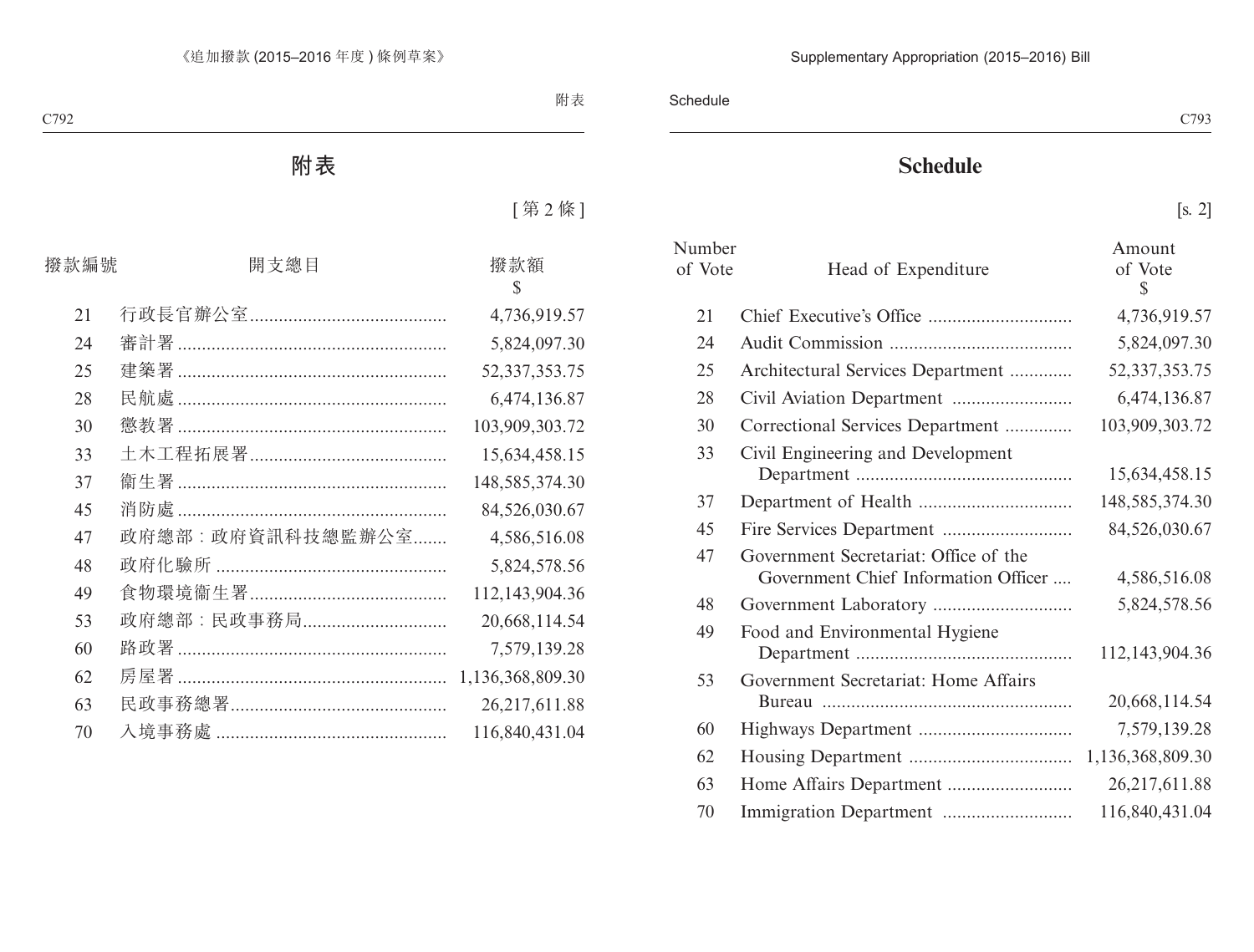#### Supplementary Appropriation (2015–2016) Bill

#### Schedule

|                   |                                            | C795                   |
|-------------------|--------------------------------------------|------------------------|
| Number<br>of Vote | Head of Expenditure                        | Amount<br>of Vote<br>S |
| 72                | <b>Independent Commission Against</b>      | 28,755,454.84          |
| 76                | Inland Revenue Department                  | 2,348,951.66           |
| 78                | Intellectual Property Department           | 169,447.71             |
| 79                |                                            | 542,326.83             |
| 82                |                                            | 8,714,295.74           |
| 91                |                                            | 57,982,823.63          |
| 94                |                                            | 15,387,975.70          |
| 95                | Leisure and Cultural Services              | 98,106,887.14          |
| 100               |                                            | 17,663,763.92          |
| 112               | Legislative Council Commission             | 18,308,065.67          |
| 114               |                                            | 4,150,000.00           |
| 116               |                                            | 2,524,935.44           |
| 118               |                                            | 7,074,874.92           |
| 121               | Independent Police Complaints Council      | 1,621,000.00           |
| 122               |                                            | 264,060,694.69         |
| 135               | Government Secretariat: Innovation and     | 10,959,176.94          |
| 136               | Public Service Commission Secretariat      | 632,072.80             |
| 140               | Government Secretariat: Food and Health    |                        |
| 144               | Government Secretariat: Constitutional and | 3,958,875.64           |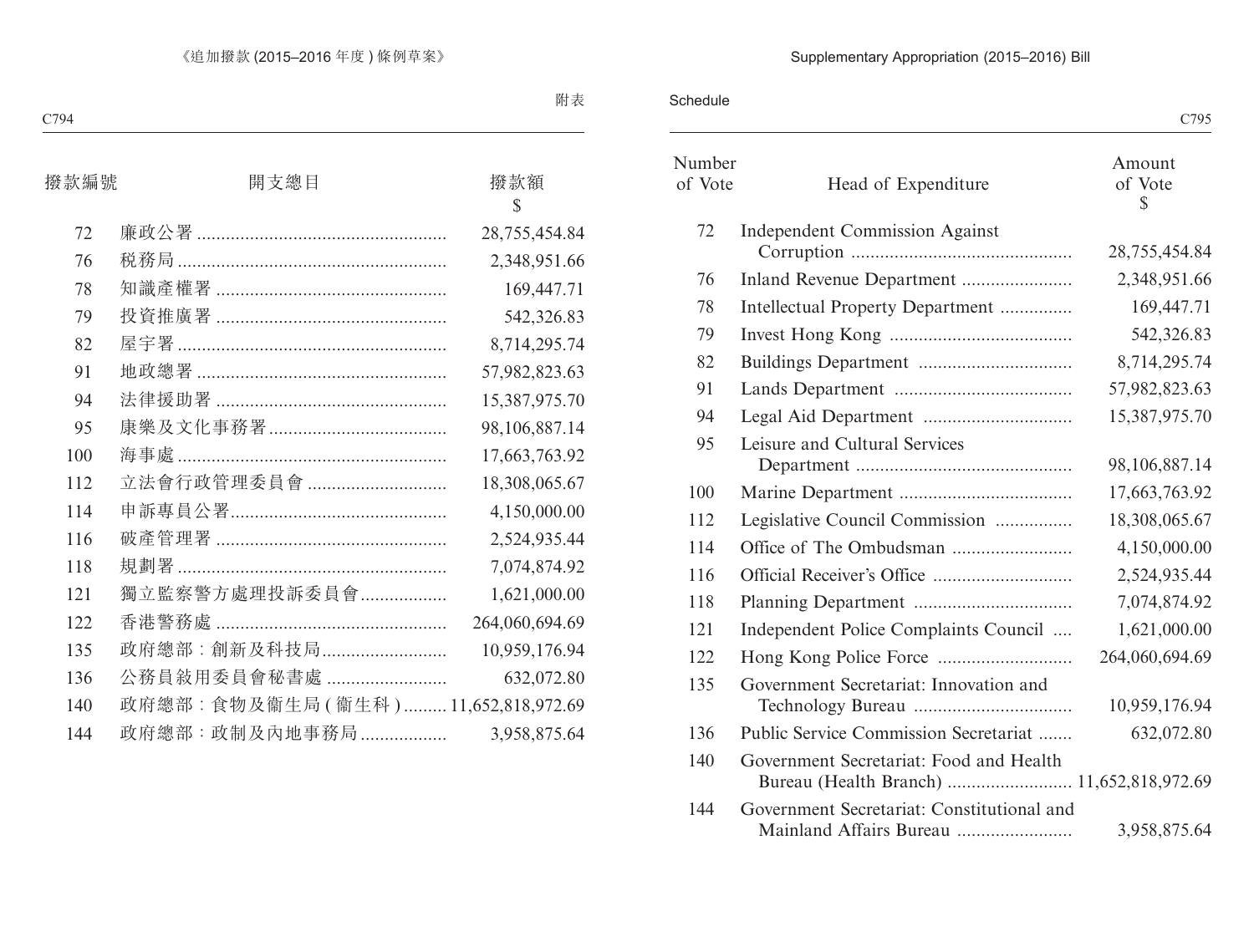#### Supplementary Appropriation (2015–2016) Bill

Schedule

|                   |                                                                                                        | C797                    |
|-------------------|--------------------------------------------------------------------------------------------------------|-------------------------|
| Number<br>of Vote | Head of Expenditure                                                                                    | Amount<br>of Vote<br>\$ |
| 147               | Government Secretariat: Financial Services<br>and the Treasury Bureau (The Treasury                    | 17, 193, 567. 98        |
| 148               | Government Secretariat: Financial Services<br>and the Treasury Bureau (Financial                       | 11,298,366.49           |
| 152               | Government Secretariat: Commerce and<br>Economic Development Bureau<br>(Commerce, Industry and Tourism | 344, 131, 459. 97       |
| 156               | Government Secretariat: Education                                                                      | 903,784,972.57          |
| 159               | Government Secretariat: Development                                                                    | 21,425,086.96           |
| 160               | Radio Television Hong Kong                                                                             | 17,834,997.64           |
| 166               |                                                                                                        | 439,758,924.04          |
| 168               |                                                                                                        | 5,952,711.75            |
| 170               |                                                                                                        |                         |
| 174               | Joint Secretariat for the Advisory Bodies on<br>Civil Service and Judicial Salaries and                | 1,520,880.24            |
| 188               |                                                                                                        | 6,133,379.20            |
| 190               | University Grants Committee                                                                            | 593,027,058.92          |
| 194               |                                                                                                        | 94, 152, 823. 45        |
|                   |                                                                                                        |                         |

20,637,926,615.94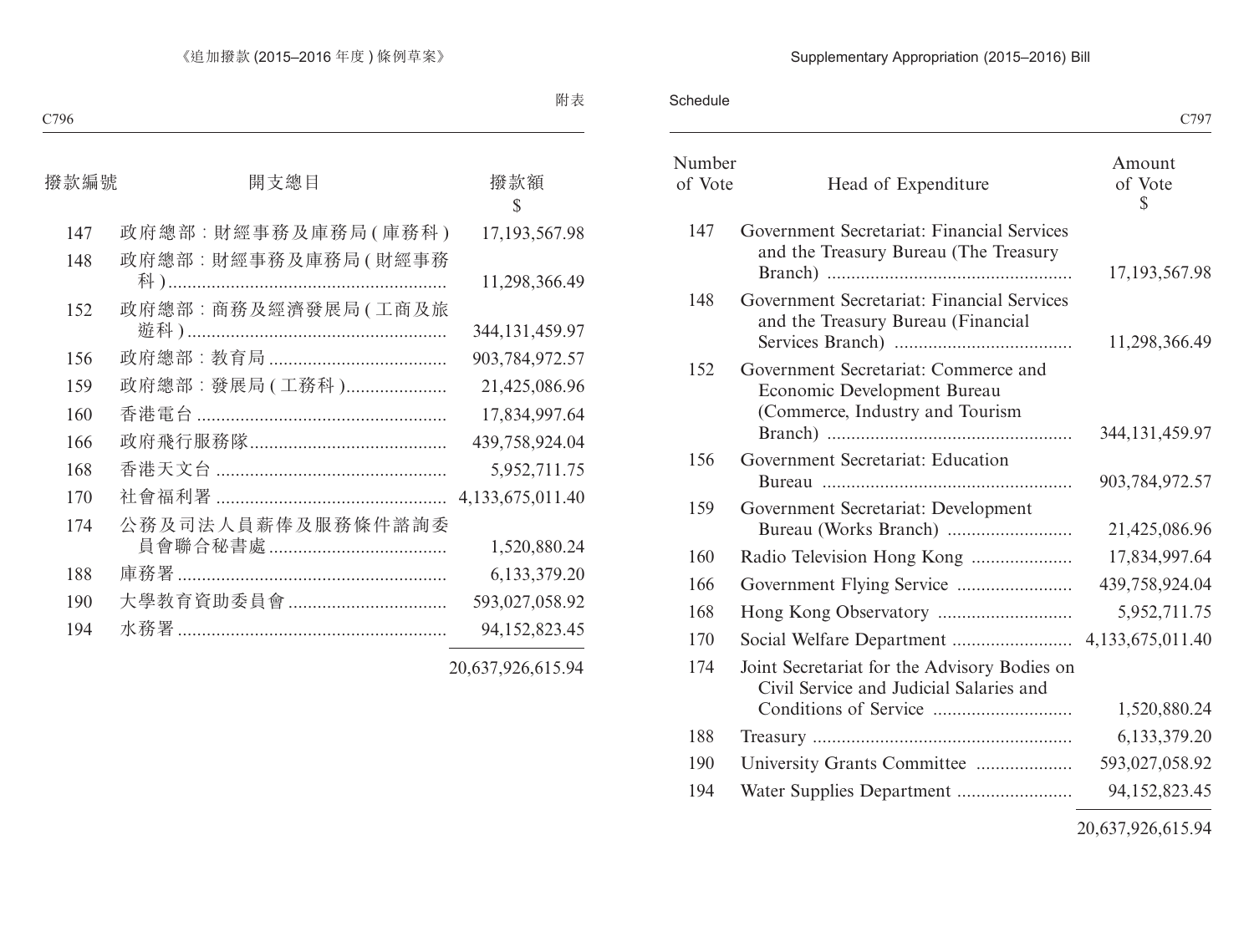#### Supplementary Appropriation (2015–2016) Bill

|                          | Schedule                                 | C799              |
|--------------------------|------------------------------------------|-------------------|
|                          | Number<br>Head of Expenditure<br>of Vote | Amount<br>of Vote |
|                          | Transfers to Funds                       | 50,000,000.00     |
| Total  20,687,926,615.94 |                                          |                   |
|                          |                                          |                   |